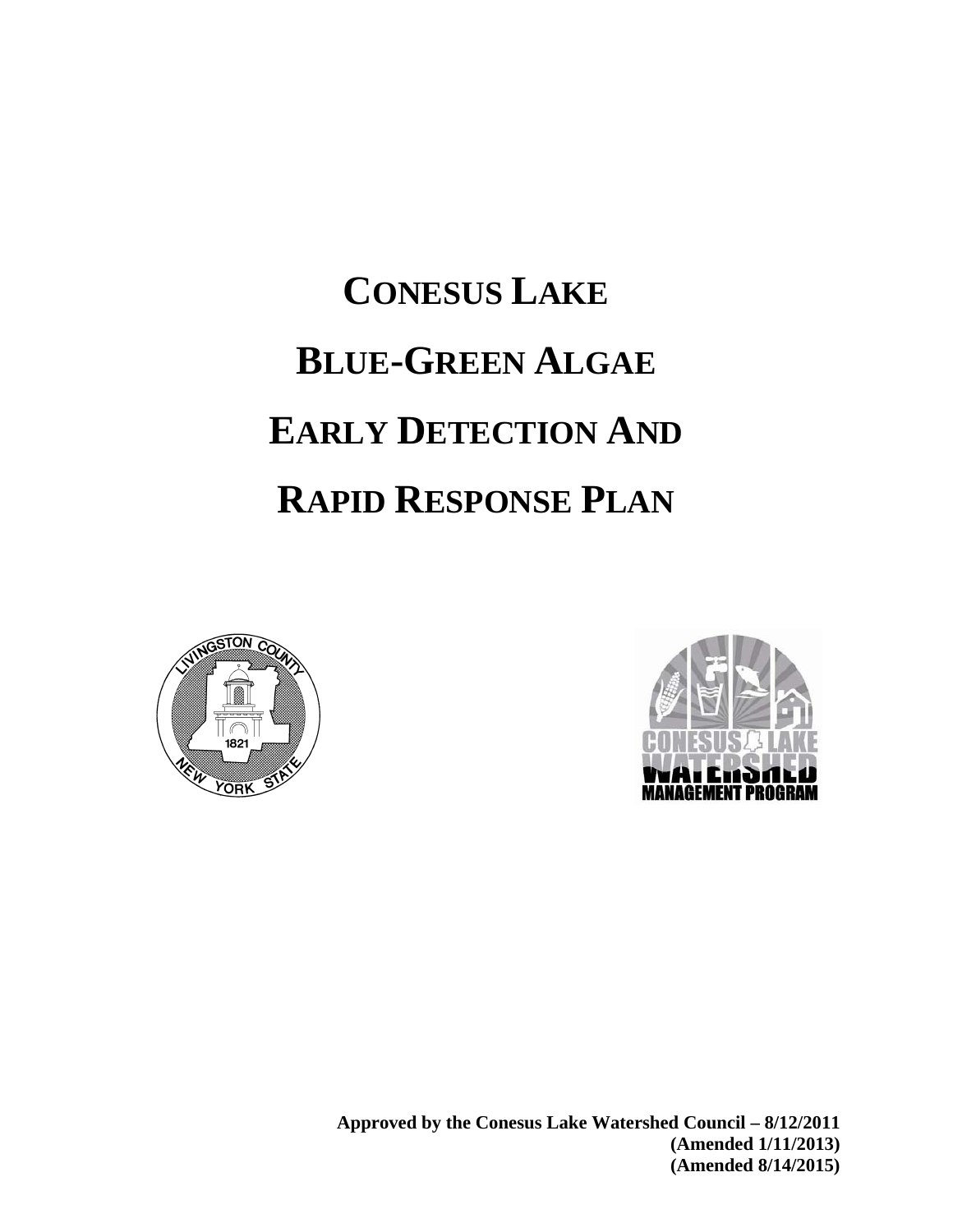# **TABLE OF CONTENTS**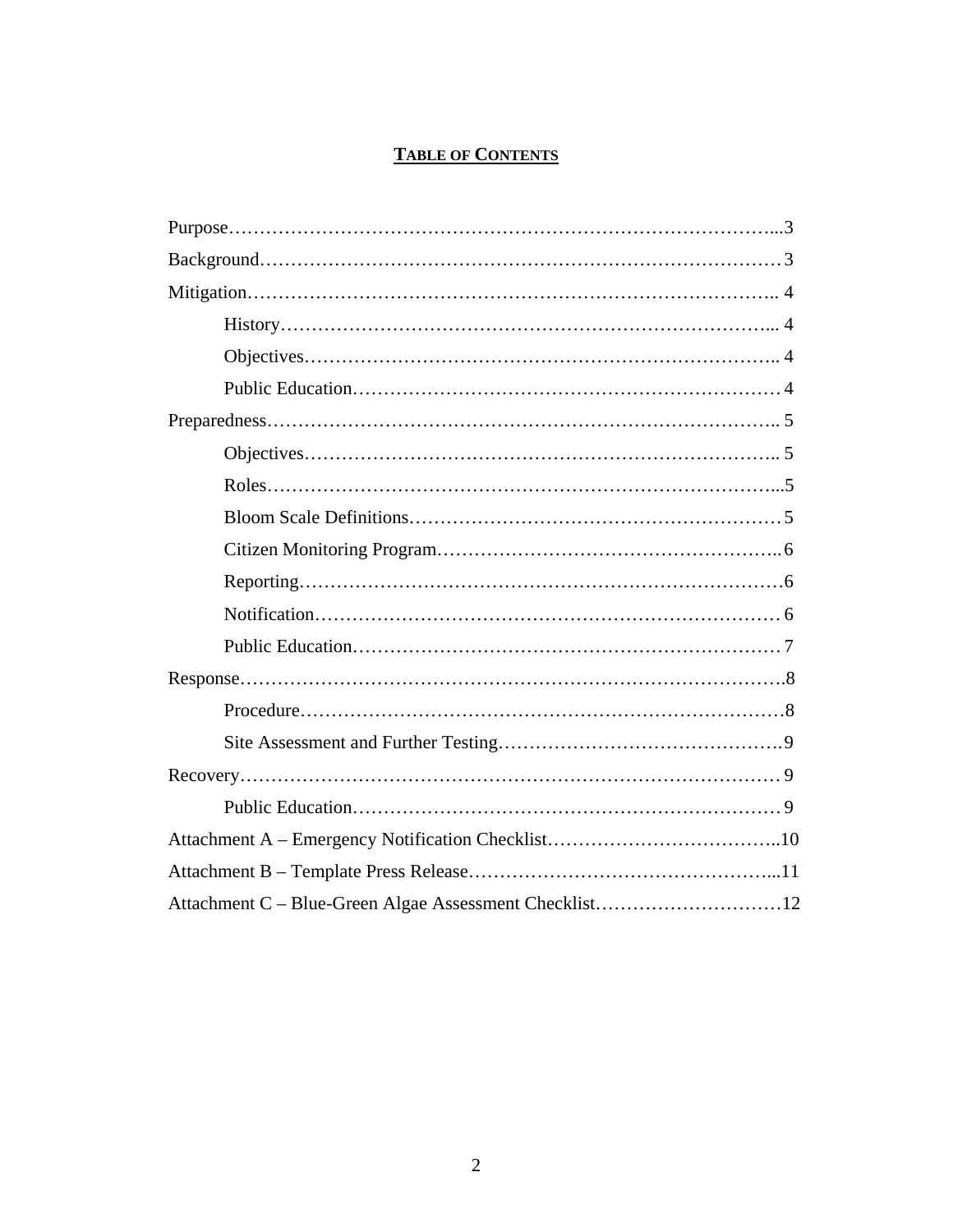# **Conesus Lake Blue Green Algae Early Detection and Rapid Response Plan**

# **PURPOSE:**

This Rapid Response Plan has been developed to outline the activities that will be implemented in response to a major blue-green algae bloom on Conesus Lake. This plan identifies actions that are deemed essential to identify a blue green algae bloom, assess its magnitude, and determine the potential for public health concerns associated with a bloom. If public health impacts are expected, notifications to the public will be made to identify actions that residents and lake users can take to protect themselves. Many agencies and organizations have roles identified in this plan and each has responsibilities for implementation of the actions identified. A coordinated response involving all of the agencies identified will provide the best protection for Conesus Lake and the public affected.

# **BACKGROUND:**

Blue-green algae (or as technically known, cyanobacteria) are a group of photosynthetic bacteria that help form the base of the food chain in aquatic ecosystems. Unlike other forms of algae (phytoplankton or "green algae"), blue-green algae are unique in that they can both release harmful toxins and accumulate to form surface scums or blooms that are visible to the naked eye. Together, these two traits can potentially create concentrations of algal toxins at high enough levels to become a threat to the health of humans and animals.

Most of the blue-green algae toxin release occurs as the cell ages and dies causing its cell contents to passively leak out; however, it is not uncommon for young cells to actively release toxins randomly. Not all individual species of blue-green algae produce toxins. Blooms can consist of multiple species together, toxic and non-toxic. It is important to note that in toxic species, toxin release in an algal bloom can vary both spatially and temporally, which renders the overall toxicity of any given bloom uncertain in time and space. This unpredictability causes all blue-green algae blooms, even if they may test negative for known toxins, to be potentially dangerous and suspect at all times.

On any given day, blue-green algae cells are present in Conesus Lake. In late summer, their levels will naturally increase to become a larger relative percentage of the total algae in the Lake. Under normal conditions blue-green algae and their toxins are present at very low and ultimately safe concentrations. Certain environmental and weather conditions can favor blue-green algae reproduction including temperature, precipitation, wind conditions and nutrient loading. When these key factors coincide, a blue-green algae bloom can form, and the toxins produced by the algae can become concentrated enough in the affected area to create a threat to public health.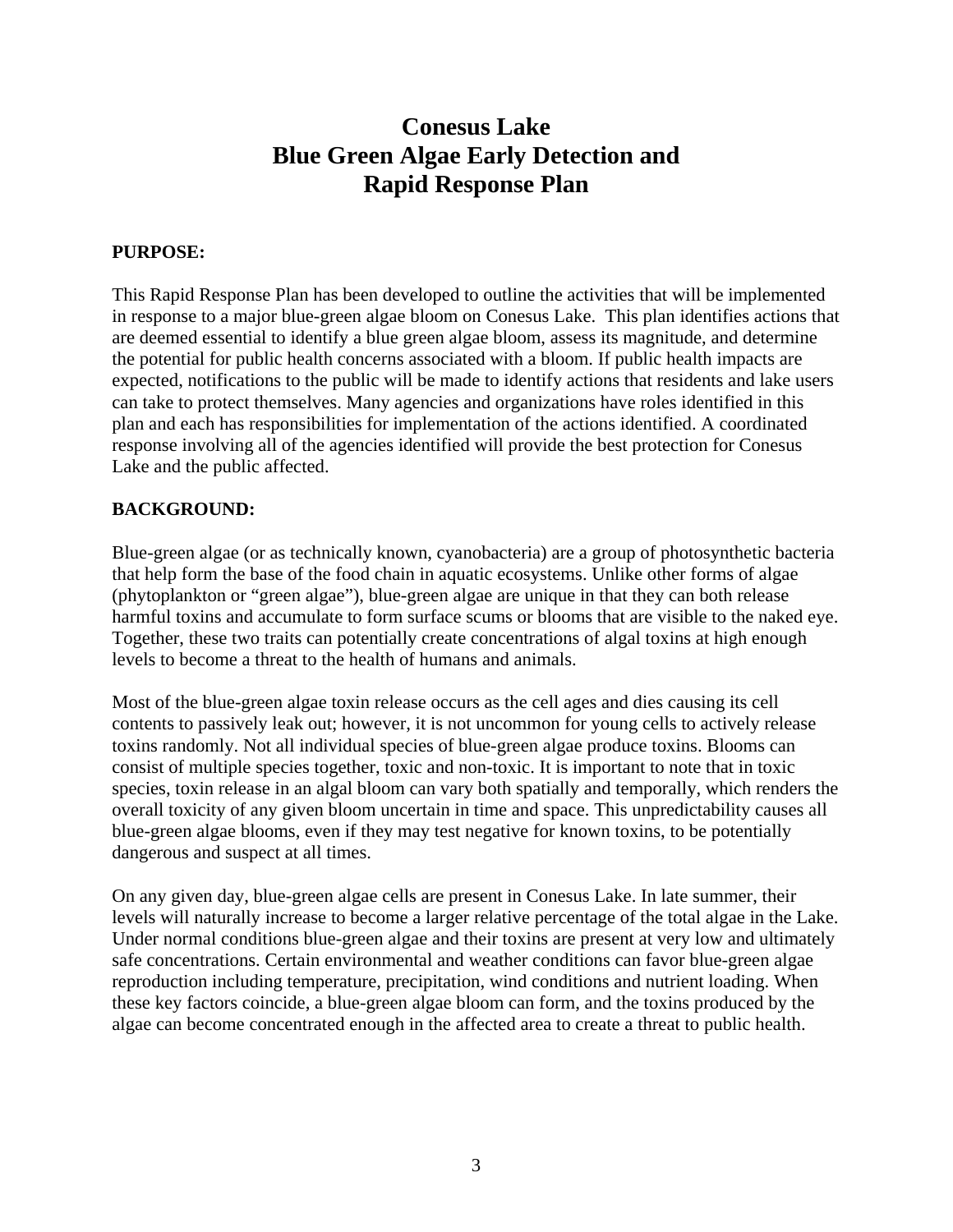It is important that the public refrains from using or recreating in water affected by visible bluegreen algae blooms and follows certain safety recommendations. Because the visibility of an algae bloom in the water is an indicator of high algal cell concentration and thus maximum potential toxicity, clear waters can generally be regarded as safe for recreation as toxins will be diluted and at safe concentration levels.

# **MITIGATION:**

# History:

The anthropogenic influx of nutrients into Conesus Lake, coupled with the introductions of the invasive Alewife (*Alosa pseudoharengus*) and the zebra mussel (*Dreissena polymorpha*) have created trophic conditions that favor blue-green algae over other types of algae. Climate change models for Western New York predict an increase in heavy precipitation events in the spring and warmer, sunnier conditions for late summer, which may lead to an increase in size and frequency of future blue-green algae blooms.

Conesus Lake has historically experienced localized small, suspected blue-green algal blooms in coves and near-shore areas during the late summer months. The 2010 Honeoye Lake and Sodus Bay experiences and the reality that Conesus Lake could experience a widespread blue-green algae bloom or other harmful algal bloom has prompted the development of this Plan.

## Objectives:

The Blue-Green Algae Early Detection and Rapid Response Plan Work Group consists of representatives from the Conesus Lake Watershed Council (CLWC) Technical Committee. The Livingston County Department of Health and the Livingston County Planning Department are the lead agencies. The Work Group will meet as needed to discuss concerns or issues regarding blue-green algae response and readiness.

### Public Education:

The development of this plan is the first step in educating the public about any future harmful algal blooms in Conesus Lake and what precautions the general public can take if a harmful algal bloom occurs. The Conesus Lake Watershed Council's Public Education and Outreach Committee, working with the Conesus Lake Association (CLA), the Livingston County Department of Health and other communication outlets, will play a key role in public education efforts, which will be focused on blue-green algae identification, necessary safety precautions, and general awareness. A web page will be created and proactively maintained in order to provide information and resources for watershed residents and lake users pertaining to bluegreen algae. A tri-fold brochure has also been created to introduce Conesus Lake users to the possibility of a blue-green algae public health threat on the Lake.

(Health advisories will be posted on the Livingston County Department of Health (LCDOH) website in order.)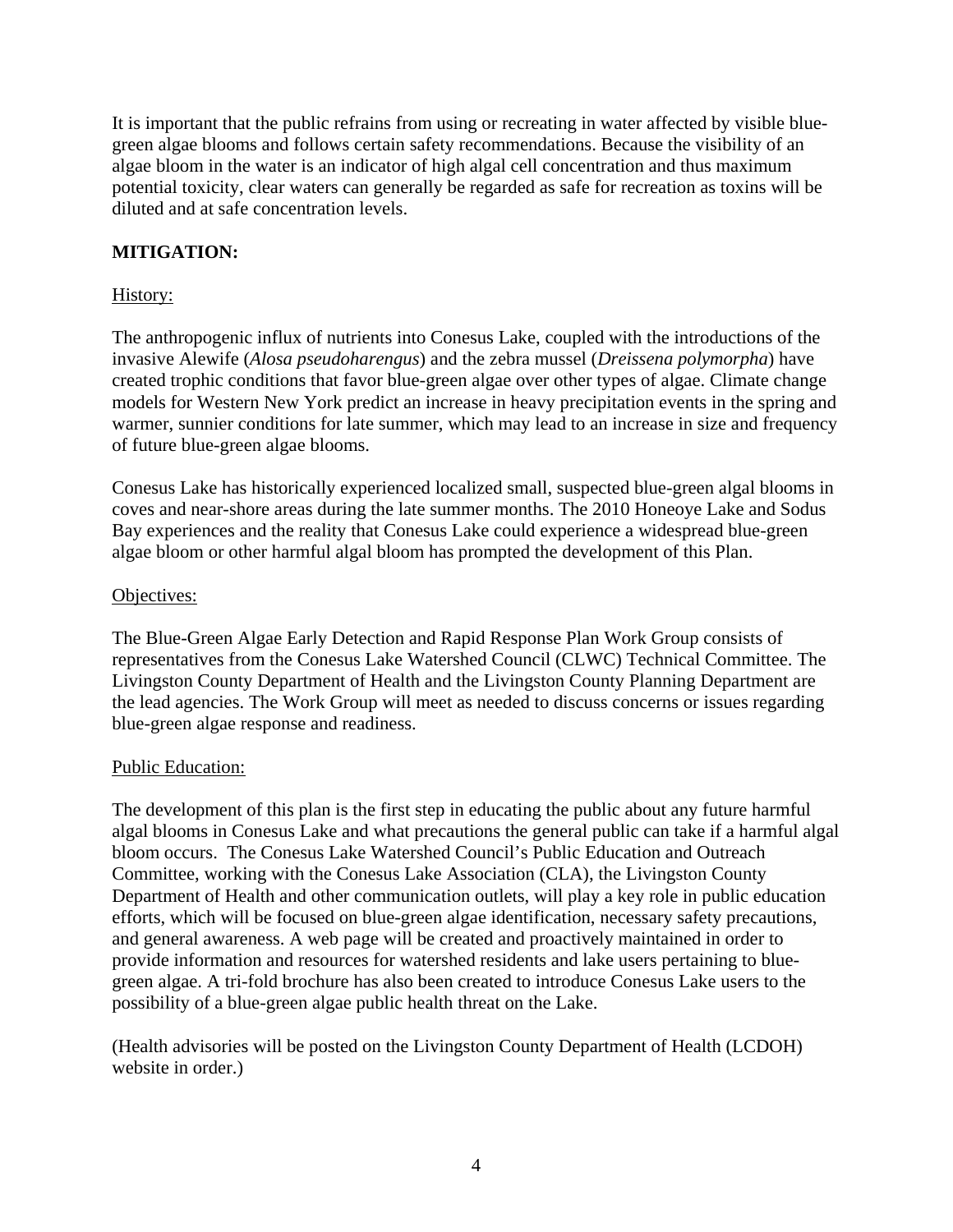# **PREPAREDNESS:**

# Objectives:

The unified command will be responsible for implementing the Blue-Green Algae (BGA) Early Detection and Rapid Response Plan by coordinating response efforts of Livingston County, Conesus Lake watershed towns and villages, the CLA, and other agencies. The unified command will include the Livingston County Department of Health (DOH), the Conesus Lake Watershed Manager (CLWM) and the Conesus Lake Association (CLA).

## Roles:

The Livingston County DOH will be responsible for the following:

- 1. Educating Lake residents and the Sheriff Marine Patrol Deputies to help spot suspect algae blooms.
- 2. Responding to reports of algal blooms.
- 3. Testing potentially affected waters for presence of algal and/or toxins (Microcystins Strip Test; Microscope analysis; Identification Verified through SUNY Geneseo).
- 4. Determining the potential impacts of the blue-green algae bloom on the public water supply and coordinating with Public Water Supplies to ensure protection measures are in place.
- 5. Assessing public health risks related to recreational use of the water and making recommendations as necessary.
- 6. Make appropriate notifications to government stakeholders.
- 7. Preparing public information releases regarding the incident along with the posting of advisory signage at key locations along the lake.

The Conesus Lake Watershed Manager will be responsible for the following:

- 1. Creating public information to proactively educate lake users on identification and hazards of blue-green algae blooms, how to report a bloom, and the necessary precautions to take to safe guard health in the event of a harmful algal bloom.
- 2. Working with the CLA and other agencies to develop and distribute public information to lake residents.
- 3. Assembling website content for a blue-green algae information page.
- 4. Providing support to the DOH as needed in the early detection and response phases.

The Conesus Lake Association will be responsible for the following:

- 1. Communicating information about blue-green algae blooms and recommended precautions through its web site and members' communications systems.
- 2. Working with Department of Health to organize volunteers to take part in a citizenmonitoring program for blue-green algae toxins.

Bloom Scale Definitions: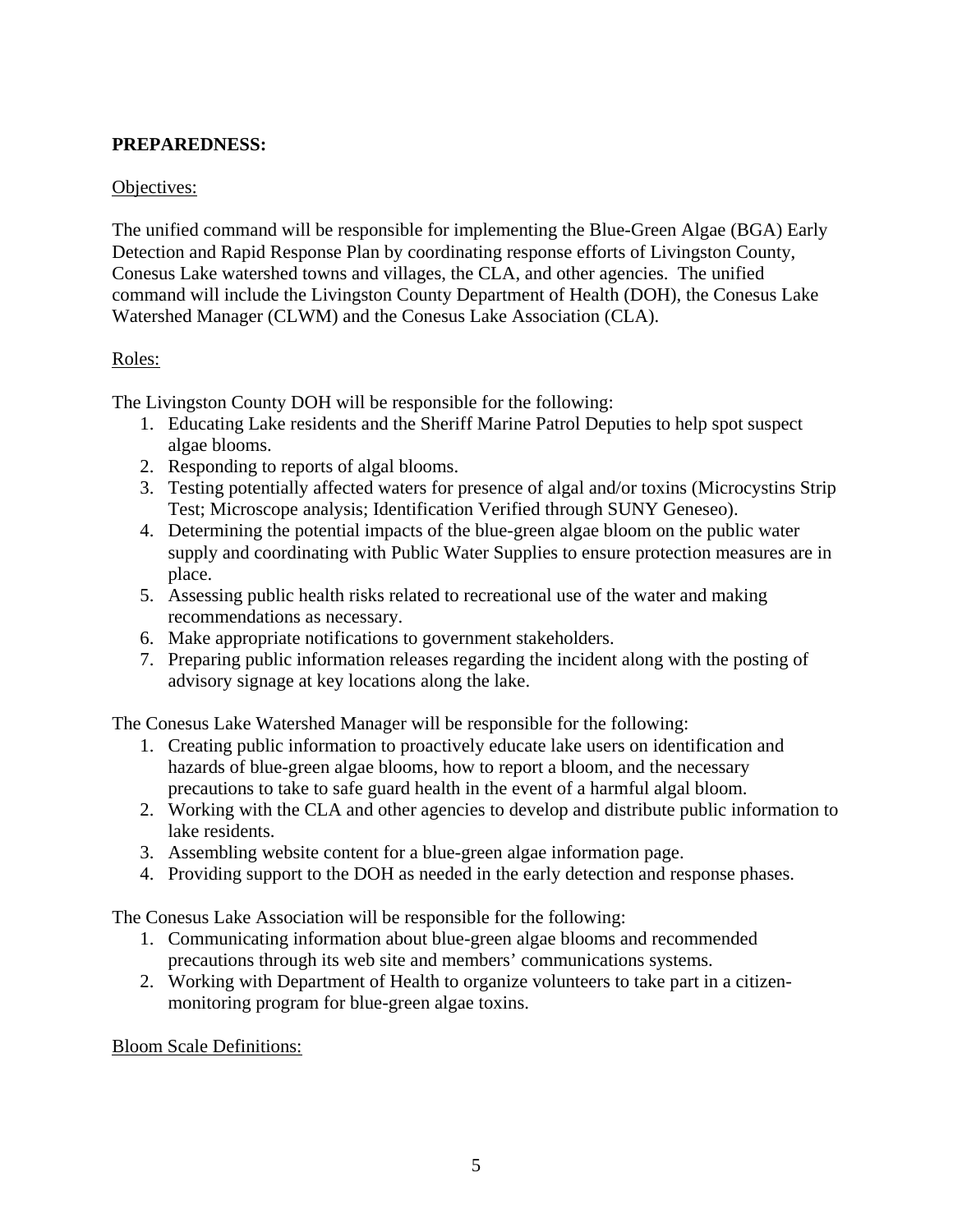Small Localized: Blooms affecting a small area of the Lake, limited from one to several neighboring properties.

Large Localized: Blooms that affect an entire cove, multiple small localized areas, or a specific region of the lake.

Widespread: Blooms affecting the entire lake or a large portion of the lake.

# Citizen Monitoring Program:

Training and education will be provided to several Lake residents and the Sheriff Marine Patrol Deputies to differentiate between blue-green algae and other forms of algae and to help spot suspect algae blooms.

# Reporting:

Any individual who observes a suspected algal bloom as defined in this Plan should report their observation to the Livingston County Department of Health as soon as possible.

If bloom is observed during business hours (8-4, M-F), call the Livingston County Department of Health, Center for Environmental Health at (585) 243-7280.

- 1. Complainant provides name, address, and phone number, location of sighting, time of observance and approximate size of bloom.
- 2. Conesus Lake Watershed Inspector is notified, if Inspector is not available, Livingston County Director of Environmental Health.
- 3. Watershed Inspector or Environmental Health Director will visit site, speak with complainant, and conduct a field investigation. Samples may be collected in an attempt to confirm the presence of algae and/or the toxins
- 4. If blue-green algae blooms have already been identified on the Lake in the reported vicinity, reports of blooms and locations will be recorded but an investigation may not be warranted.

If bloom is observed after regular business hours or on a holiday or weekend, call Livingston County Sheriff Department at (585) 243-7100.

- 1. Complainant provides name, address, and phone number, location of sighting, time of observance and approximate size of bloom to dispatcher.
- 2. Sheriff dispatcher will call Livingston County Department of Health duty officer with all information received from complainant.
- 3. Duty officer will contact Conesus Lake Watershed Inspector, if inspector is not available, Livingston County Environmental Health Director will be contacted.
- 4. Watershed Inspector or Environmental Health Director will visit site, speak with complainant, and conduct a field investigation. Samples may be collected in an attempt to confirm the presence of algae and/or the toxins
- 5. If blue-green algae blooms have already been identified on the Lake in the reported vicinity, reports of blooms and locations will be recorded but an investigation may not be warranted.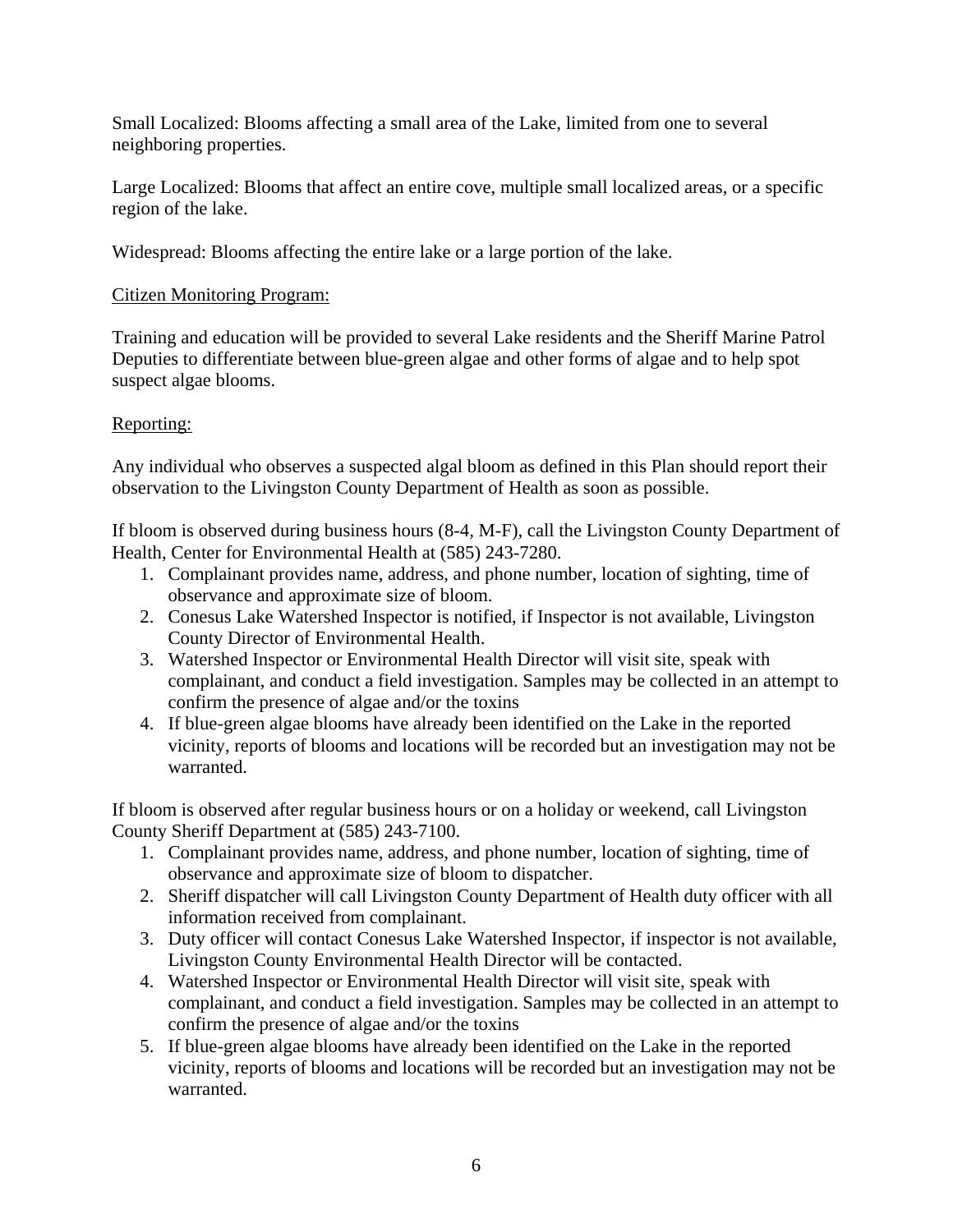## Notification:

When a blue-green algae bloom is confirmed by the DOH, the DOH will use the "Conesus Lake Watershed Emergency Notification Checklist" as a guide to make appropriate notifications (Attachment A).

## Public Education:

The CLWM, the CLWC's Public Education and Outreach Committee, along with the CLA, will design and implement a proactive communications program to educate residents about harmful algal bloom potential and this detection and response plan. This proactive communications program will include:

- 1. A summary of blue-green algae facts and FAQs (i.e. why BGA is a concern to lake users)
- 2. Blue-green algae identification.
- 3. Algal bloom reporting procedures.
- 4. Environmental conditions prompting the formation of blue-green algae blooms.
- 5. Safety precautions that should be taken by lake users in the event of an algal bloom
- 6. Best Management Practices watershed residents can implement to reduce nutrient and sediment loading into the lake, thereby reducing the frequency of future occurrences of blue-green algae blooms.
- 7. The symptoms of blue-green algal toxin exposure, and whom to contact in case of symptoms are present.
- 8. Health advisory sign posting protocol at public access locations on the Lake.

In the event of a large or widespread blue-green algae bloom, additional public education initiatives may be required. Livingston County, on behalf of the Department of Health will establish an information center and the County's Public Information Officer (PIO) will issue appropriate press communications. A template press release has been created (Attachment B).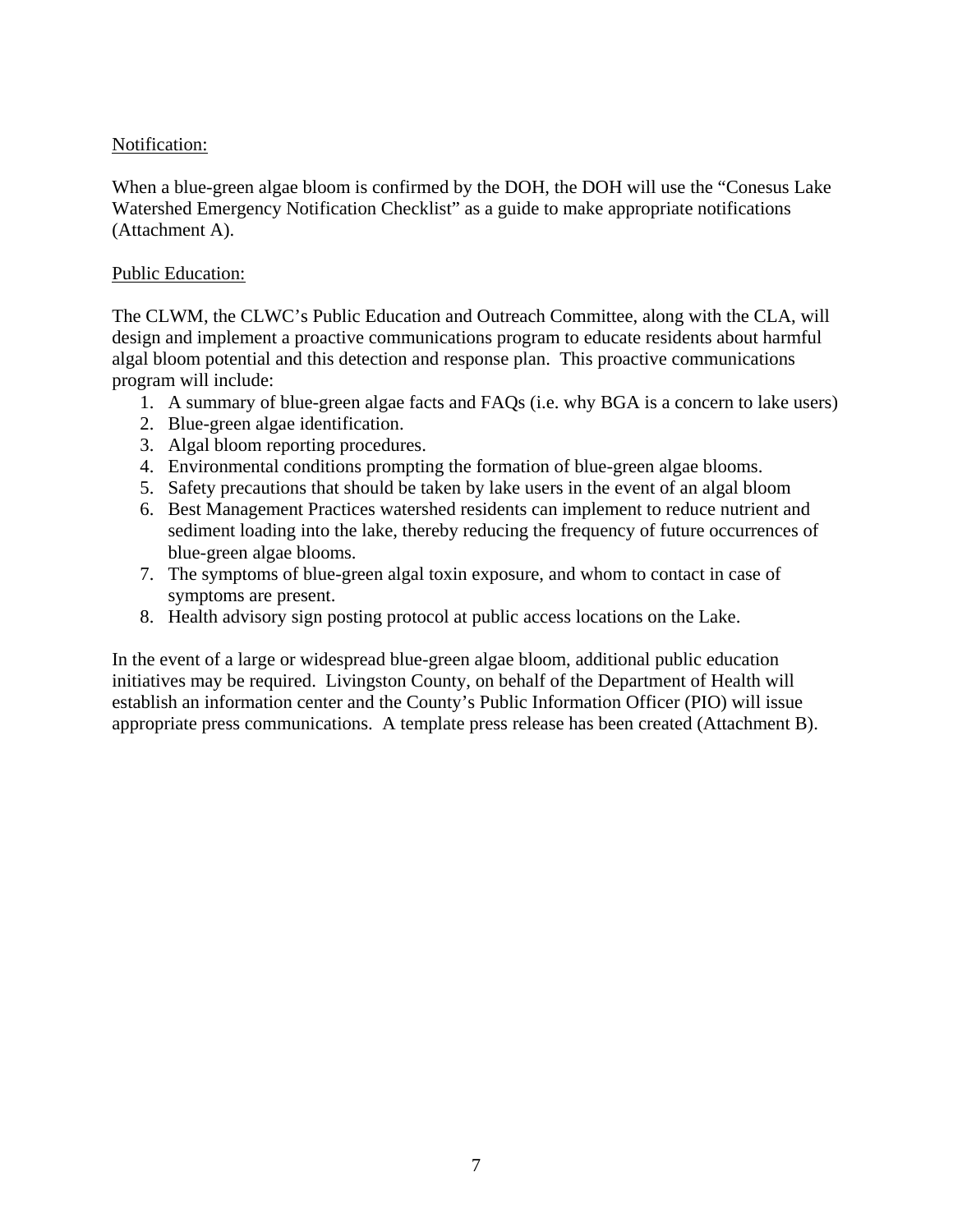# **RESPONSE:**

The DOH response to each blue-green algae bloom will vary by magnitude. The following chart depicts the suggested actions for each category of blue-green algal bloom

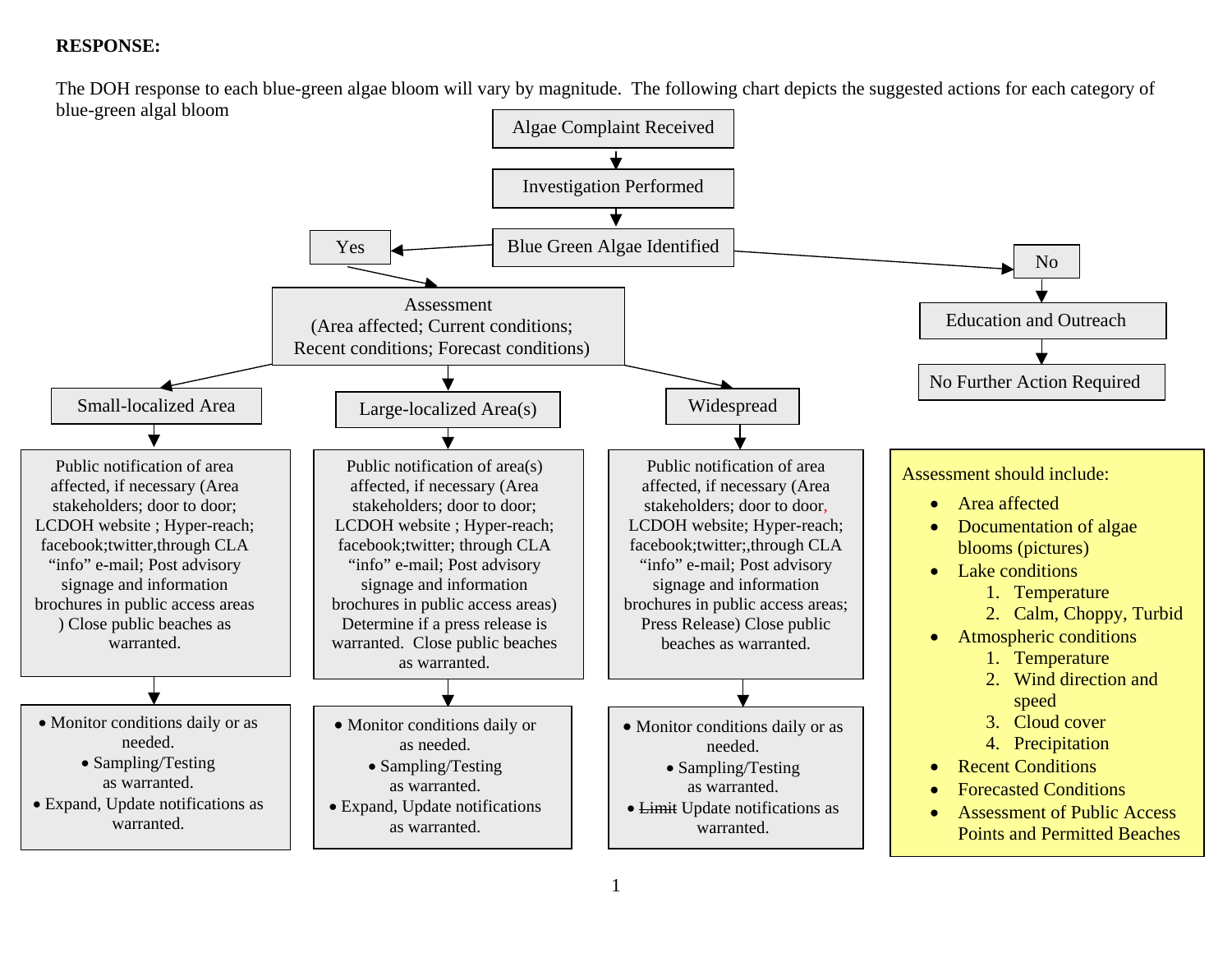Site Assessment and Further Testing:

Lake and environmental conditions will be recorded at the time of a blue-green algae site visit (Attachment C: Conesus Lake Watershed Blue-Green Algae Assessment Checklist).

A visual pre-screening will be performed. The procedure is as follows:

- 1. Go to bloom site.
- 2. Photograph bloom: Take several pictures of suspicious algae from several angles, record photo number and location in field notes.
- 3. Immediate public notification may be warranted. Close public beaches if bloom is located within the beach area. If bloom is in close proximity to the beach closure may be warranted.
- 4. Collect a sample from the bloom.
- 5. Perform microscopic analysis on sample. SUNY Geneseo consultants can confirm identification.
- 6. A microcystins Strip Test may be warranted.
- 7. Record actions and observations in field notes.
- 8. Transmit positive results: Send an email to NYSDOH Bureau of Community Health and Food Protection at harmfulalgee@health.ny.gov, the regional field coordinator, and the NYSDEC with a report of the size and location of the algae bloom, the status of the public beaches and attach digital photos. Include a schematic of the area that shows locations of the corresponding photos.
- 9. A public beach must be free of a blue-green algae bloom for at least 24 hours, and testing must indicate safe levels of toxins before a beach can reopen.
- 10. Contact public water supply operators to inform of algae bloom and determine if the water plant is experiencing problems with raw and finished water turbidities or any other operational difficulties.
- 11. Public water supply samples from the raw and/or finished water supply may be warranted.
- 12. Communicate with Marine Patrol to determine bloom status.

Under some circumstances the Livingston County Department of Health will request access to an analytical laboratory capable of performing analysis of water samples to determine the presence and concentration of the algal toxins. Samples of drinking water and or lake water may be collected and submitted.

# **RECOVERY:**

# Public Education

The County's Department of Health will issue appropriate press communications to report the status of a widespread incident and the level of water quality and safety.

The CLWM, the CLWC's Public Education and Outreach Committee and the CLA will provide the public with educational information about the occurrence of the blue-green algae bloom. The unified command group will compile and issue an after-action report if warranted.

After a BGA bloom has dissipated, the LCDOH will use the "Conesus Lake Watershed Emergency Notification Checklist" as a guide to make appropriate notifications to report the status of the incident. (Attachment A).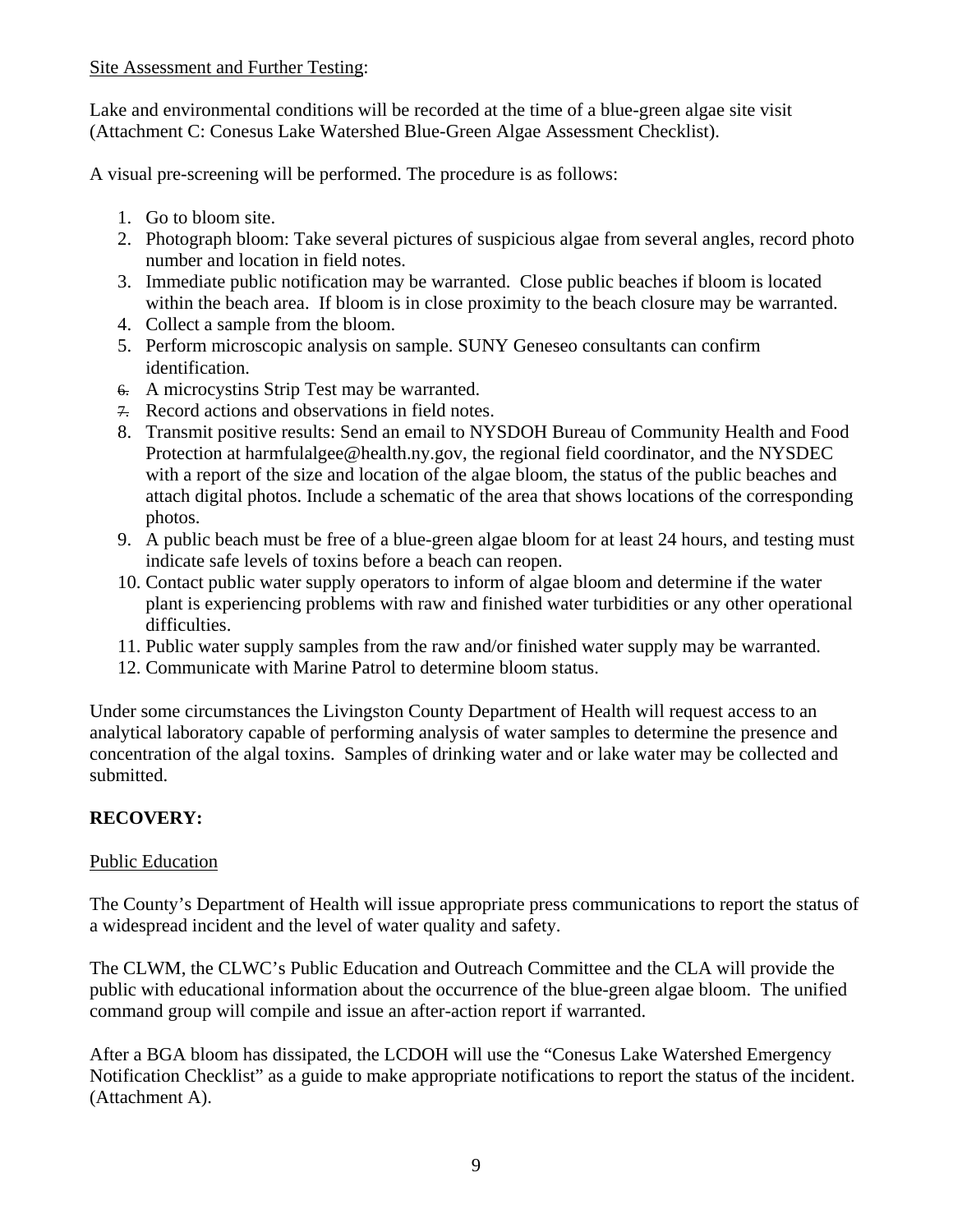# **LIVINGSTON COUNTY ENVIRONMENTAL HEALTH CONESUS LAKE WATERSHED EMERGENCY NOTIFICATION CHECKLIST**

Date: \_\_\_\_\_\_\_\_\_\_ Time: \_\_\_\_\_\_\_\_\_\_ Emergency Type: \_\_\_\_\_\_\_\_\_\_\_\_\_\_\_\_\_\_\_\_\_\_\_\_\_\_\_\_\_\_

Location/Description: \_\_\_\_\_\_\_\_\_\_\_\_\_\_\_\_\_\_\_\_\_\_\_\_\_\_\_\_\_\_\_\_\_\_\_\_\_\_\_\_\_\_\_\_\_\_\_\_\_\_\_\_\_\_\_\_\_\_\_\_\_\_\_\_

| Agency/Person                                         | Need<br>to<br>Know? | Contacted for<br>Initial<br>Notification<br>(Date/Time)<br>Yes<br>N <sub>o</sub> |  | Contacted for<br><b>Lift Notification</b><br>(Date/Time)<br>Yes<br>N <sub>o</sub> |  | Will<br>Respond? | Comments |
|-------------------------------------------------------|---------------------|----------------------------------------------------------------------------------|--|-----------------------------------------------------------------------------------|--|------------------|----------|
| *Notify First*                                        |                     |                                                                                  |  |                                                                                   |  |                  |          |
| <b>Village Mayors</b>                                 |                     |                                                                                  |  |                                                                                   |  |                  |          |
| (V Geneseo, Avon, Livonia)                            |                     |                                                                                  |  |                                                                                   |  |                  |          |
| *Notify First*                                        |                     |                                                                                  |  |                                                                                   |  |                  |          |
| Town Supervisors in                                   |                     |                                                                                  |  |                                                                                   |  |                  |          |
| Watershed (Geneseo,                                   |                     |                                                                                  |  |                                                                                   |  |                  |          |
| Groveland, Livonia, Conesus,                          |                     |                                                                                  |  |                                                                                   |  |                  |          |
| Springwater, Sparta)                                  |                     |                                                                                  |  |                                                                                   |  |                  |          |
| Livingston Co Planning                                |                     |                                                                                  |  |                                                                                   |  |                  |          |
| <b>Conesus Lake Association</b>                       |                     |                                                                                  |  |                                                                                   |  |                  |          |
| (President, Chair - Water                             |                     |                                                                                  |  |                                                                                   |  |                  |          |
| <b>Quality Committee)</b>                             |                     |                                                                                  |  |                                                                                   |  |                  |          |
| <b>Water/Sewer Departments</b>                        |                     |                                                                                  |  |                                                                                   |  |                  |          |
| (V,T Avon, V,T Geneseo,                               |                     |                                                                                  |  |                                                                                   |  |                  |          |
| LCWSA, York)                                          |                     |                                                                                  |  |                                                                                   |  |                  |          |
| County Board Chair                                    |                     |                                                                                  |  |                                                                                   |  |                  |          |
| <b>County Administration</b>                          |                     |                                                                                  |  |                                                                                   |  |                  |          |
| County Sheriff/911                                    |                     |                                                                                  |  |                                                                                   |  |                  |          |
| (Marine Patrol)                                       |                     |                                                                                  |  |                                                                                   |  |                  |          |
| NYSDOH: Report:Blooms;                                |                     |                                                                                  |  |                                                                                   |  |                  |          |
| Beach closures; reopenings                            |                     |                                                                                  |  |                                                                                   |  |                  |          |
| Illnesses (human and pets)                            |                     |                                                                                  |  |                                                                                   |  |                  |          |
| <b>NYSDEC</b>                                         |                     |                                                                                  |  |                                                                                   |  |                  |          |
| <b>Public Notification</b>                            |                     |                                                                                  |  |                                                                                   |  |                  |          |
| Press Release/Blast Fax/Door-                         |                     |                                                                                  |  |                                                                                   |  |                  |          |
| to-door                                               |                     |                                                                                  |  |                                                                                   |  |                  |          |
| <b>Permitted Beaches</b>                              |                     |                                                                                  |  |                                                                                   |  |                  |          |
| (Long Pt, Camp Stella Maris,                          |                     |                                                                                  |  |                                                                                   |  |                  |          |
| Southern Shores)                                      |                     |                                                                                  |  |                                                                                   |  |                  |          |
| Restaurants                                           |                     |                                                                                  |  |                                                                                   |  |                  |          |
| <b>Healthcare Providers</b>                           |                     |                                                                                  |  |                                                                                   |  |                  |          |
| Ag and Markets                                        |                     |                                                                                  |  |                                                                                   |  |                  |          |
| Co. Website Health                                    |                     |                                                                                  |  |                                                                                   |  |                  |          |
| Alert/Facebook/Twitter                                |                     |                                                                                  |  |                                                                                   |  |                  |          |
| Other Co. Departments                                 |                     |                                                                                  |  |                                                                                   |  |                  |          |
| <b>Other Facilities</b>                               |                     |                                                                                  |  |                                                                                   |  |                  |          |
| <b>Signage Posted/Education</b><br>materials provided |                     |                                                                                  |  |                                                                                   |  |                  |          |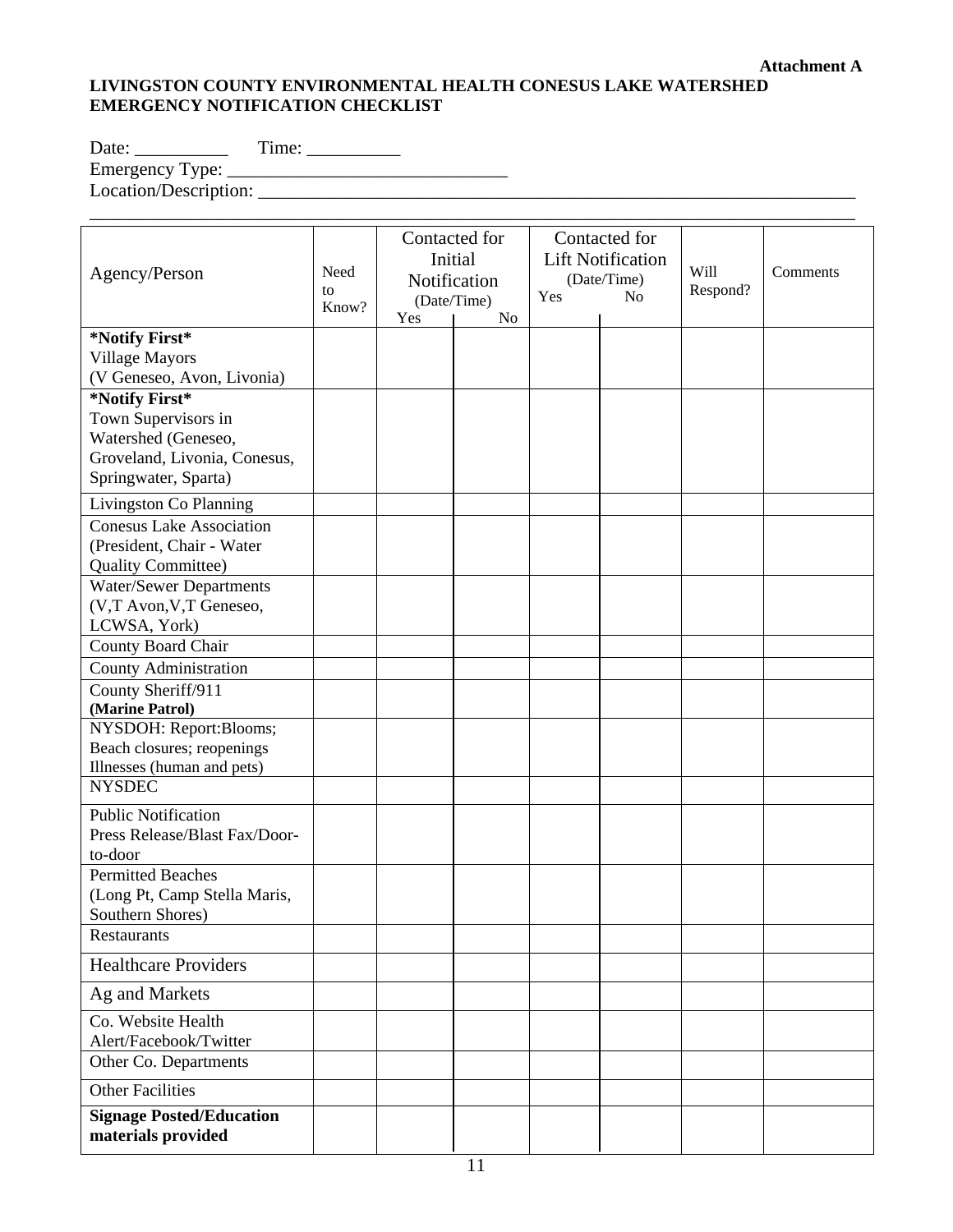# **Emergency Notification Contacts**

#### **Livingston County Department of Health:**

 243-7280 after business hours: Livingston County Sheriff's Dept.: 243-7100 e-mail: dept-of-health@co.livingston.ny.us

# **Livingston County Administrator:**

Ian Coyle: 243-7040

**Livingston County Sheriff's Department:**  243-7100 Marine Patrol: **Hyper Reach Contact: Under Sheriff Matt Bean** 

**Livingston Count Planning Department:**  243-7550 e-mail:aellis@co.livinston.ny.us

#### **Conesus Lake Association:**

 Current President: Mike Saviola: C: 339-8119 Rusty Ehmann, Website Administrator: info@conesuslake.org

**Town of Conesus Supervisor:**  Brenda Donohue: 507-9972 Town Clerk: 346-3130

**Town of Geneseo Supervisor:**  Will Wadsworth: Cell: 764-9005 Town Clerk: 991-5000

#### **Town of Groveland Supervisor**  William Carman: C: 747-9443 Town Clerk: 243-1750

**Town of Livonia Supervisor**  Eric Gott, Co Board Chair: C: 746-0620 Town Clerk: 346-3710

**Village of Avon Mayor**  Thomas Freeman Village Clerk: 226-8118

**Village of Geneseo Mayor** Richard Hatheway Village Clerk: 243-1177

#### **NYS Department of Health Notify when: Bloom; Beach closures; reopenings Illnesses (human and pets)**

 12 After Hours Duty Officer: 866-881-2809 Public Beaches,Patty Hall: 607-222-4801 Patricia.hall@health.ny.gov Eric Wiegert: Report blooms to: harmfulalgae@health.ny.gov

#### **NYS Department of Environmental Conservation**

 Avon Office: Pradeep Jangbari: 226-5321 Pradeep.jangbari@gw.dec.state.ny.us Albany: Scott Kishbaugh 518-402-8286 scott.kishba@gw.dec.state.ny.us habinfo@dec.ny.gov

**Wadsworth Environmental Biology Laboratory Director:** Ellen Braun-Howland: 518-473-7925 Ellen.braun-howland@health.ny.gov

#### **Permitted Beaches**

**Long Point:** Will Wadsworth: 764-9005 Town Clerk: 991-5000

**Camp Stella Maris:** 346-2243

#### **Southern Shores Campground:**  John & Angela Leverson; 346-5482 Cell: 721-8016

#### **Water Operators**

**Avon Village**  Kirk Vanderbilt Cell: 303-7064 John Barrett: Cell: 303-7058

**Geneseo Village**  Steve McTarnaghan: Cell: 202-9780

**Geneseo Town**  Larry Levey: Cell: 721-6870

**Groveland Town (West Lake Road) LCWSA**  Mark Kosakowski: Cell: 739-4977

**Town of York**  Rob Grant: Cell: 750-9683 Supervisor: Gerald Deming: Town: 243-3128

**Town of Leicester (York-Leicester system)**  Ed Hauslauer: Cell: 233-0191 Supervisor: Lisa Semmel: Town: 382-3231

**Livingston County Social Media Contacts: Facebook and Twitter Contact: Secretary to the County Administrator**  Melissa S. Savino: 243-7040 msavino@co.livingston.ny.us (Twitter Post - no more than 140 characters)

#### **LCDOH Website:**

**Yvonne Oliver, Health Education: 243-7279**<br> **Soliver@colivingston py us** yoliver@co.livingston.ny.us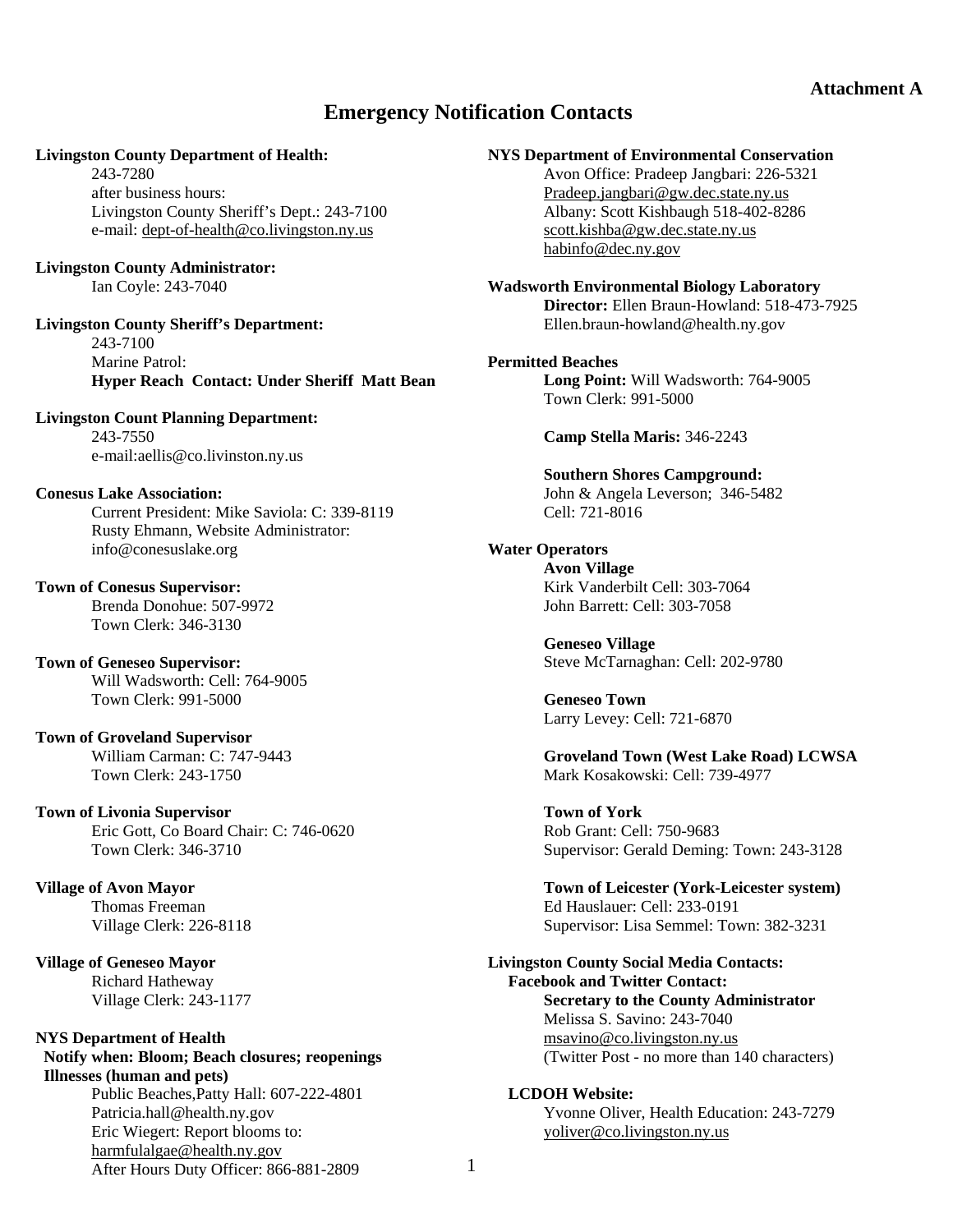# LIVINGSTON COUNTY DEPARTMENT OF HEALTH

2 Murray Hill Drive Mt. Morris, New York 14510-1691

Jennifer Rodriguez, M.S. Public Health Director

www.livingstoncounty.us/doh.htm



 Mark Grovanz, P.E., Director Phone (585) 243-7270 Center for Environmental Health Fax (585) 243-7287 (585) 243-7280/(585) 335-1717 Fax: (585) 243-6793 dept-of-health@co.livingston.ny.us Dog Control: (585) 243-6740/(585) 335-1720/ Fax: (585) 243-6751

# **BLUE GREEN ALGAE BLOOM HEALTH ADVISORY**  Date:

**Note to Editor: Use this form for: Initial Health Advisory**

A **b**lue**-g**reen **a**lgae bloom has recently been found in the \_\_\_\_\_\_\_\_\_\_\_\_\_\_\_\_\_\_\_\_\_\_ area of Conesus

Lake. Blooms occur when algae multiply very rapidly over a short period of time, usually in calm, warm,

water. There are thousands of different algae species, however, a few of these may produce toxins. The toxins are a concern when there is a high level present in the water. The Livingston County Department of Health is monitoring for algae blooms and may collect samples of the water if the bloom is concentrated and persistent. **Blue-green algae blooms may persist in varying degrees and a various locations throughout the summer and fall seasons.** The public water supply is safe for drinking.



At this time, visual monitoring has detected the presence of **b**lue-**g**reen **a**lgae in the noted area. Contact with the algae may result in some health effects such as itching, rashes, **fever, headache, upper repertory symptoms, vomiting and diarrhea. These symptoms are not just caused by blue-green algae contact. If you experience any of these symptoms and they persist, you should seek medical advise.** Y**ou are advised not to drink or use the lake water for cooking and do not swim, wade, play, or come into direct contact with water that is discolored or has scums on the surface.** Pets should not be allowed to drink or to come into contact with discolored water. If contact occurs, wash with soap and clean water to remove algal material. **Always rinse after coming into contact with any surface water whether or not a blue-green algae bloom is present. Avoid contact with surface water when open cuts or wounds are present on the body.**

Questions may be directed to the Livingston County Department of Health. The Livingston County Department of Health can be reached at 243-7280 Monday thru Friday from 8:00am to 4:00pm or by email: dept-of-health@co.livingston.ny.us. You may also reach the Department of Health after business hours or on weekends by calling the Livingston County Sheriff's Department at 243-7100 and asking for the Public Health Duty Officer.

**Please share this information with other people in the area who may not have received this notice directly**.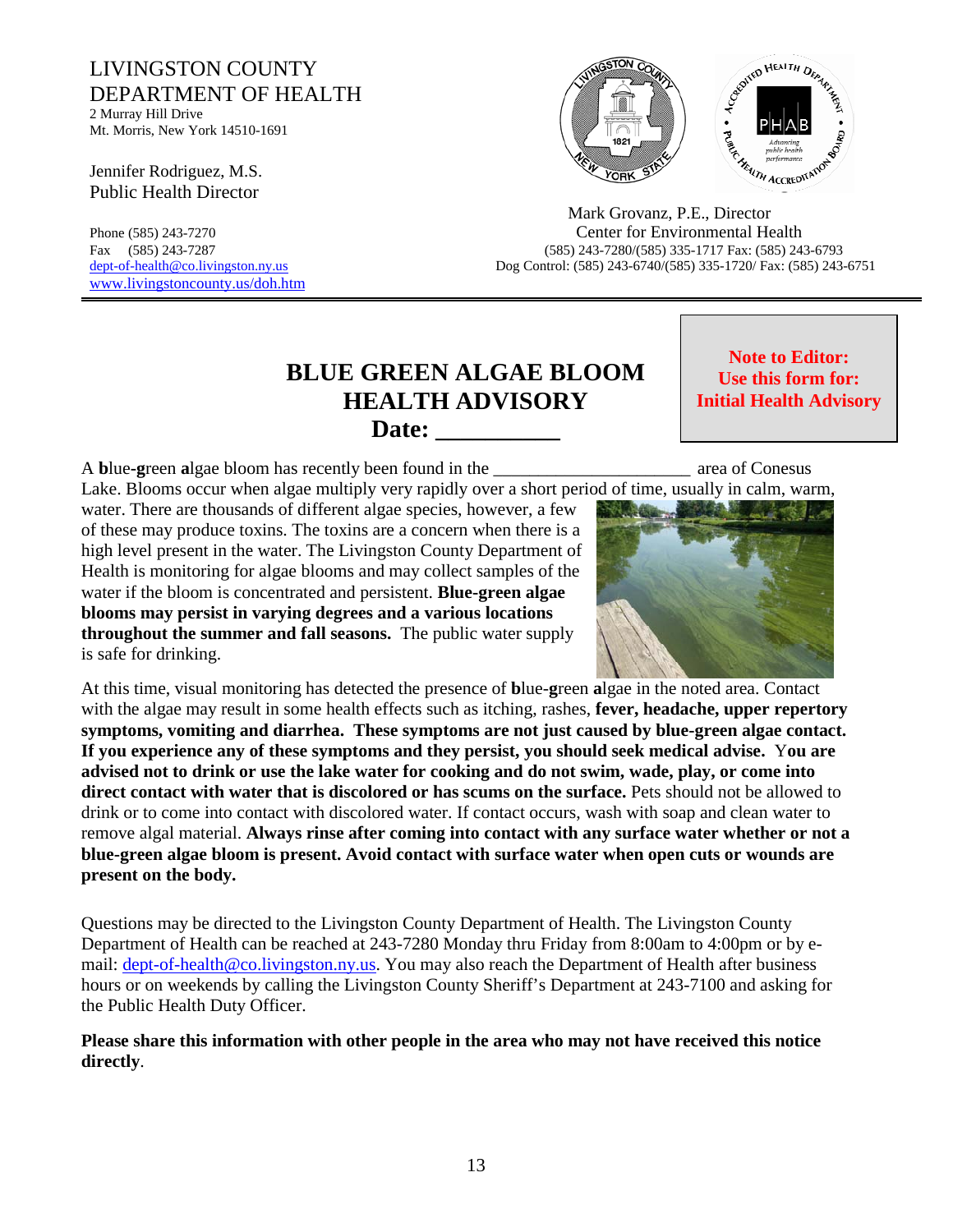# Twitter Notice (< 140 characters)

Health Advisory: A blue-green algae bloom was identified in Conesus Lake on 11/11/11. For information visit:www.livingstoncounty.us/doh.htm

139 characters

Health Advisory: Blue-green algae bloom update for Conesus Lake: For information visit: www.livingstoncounty.us/doh.htm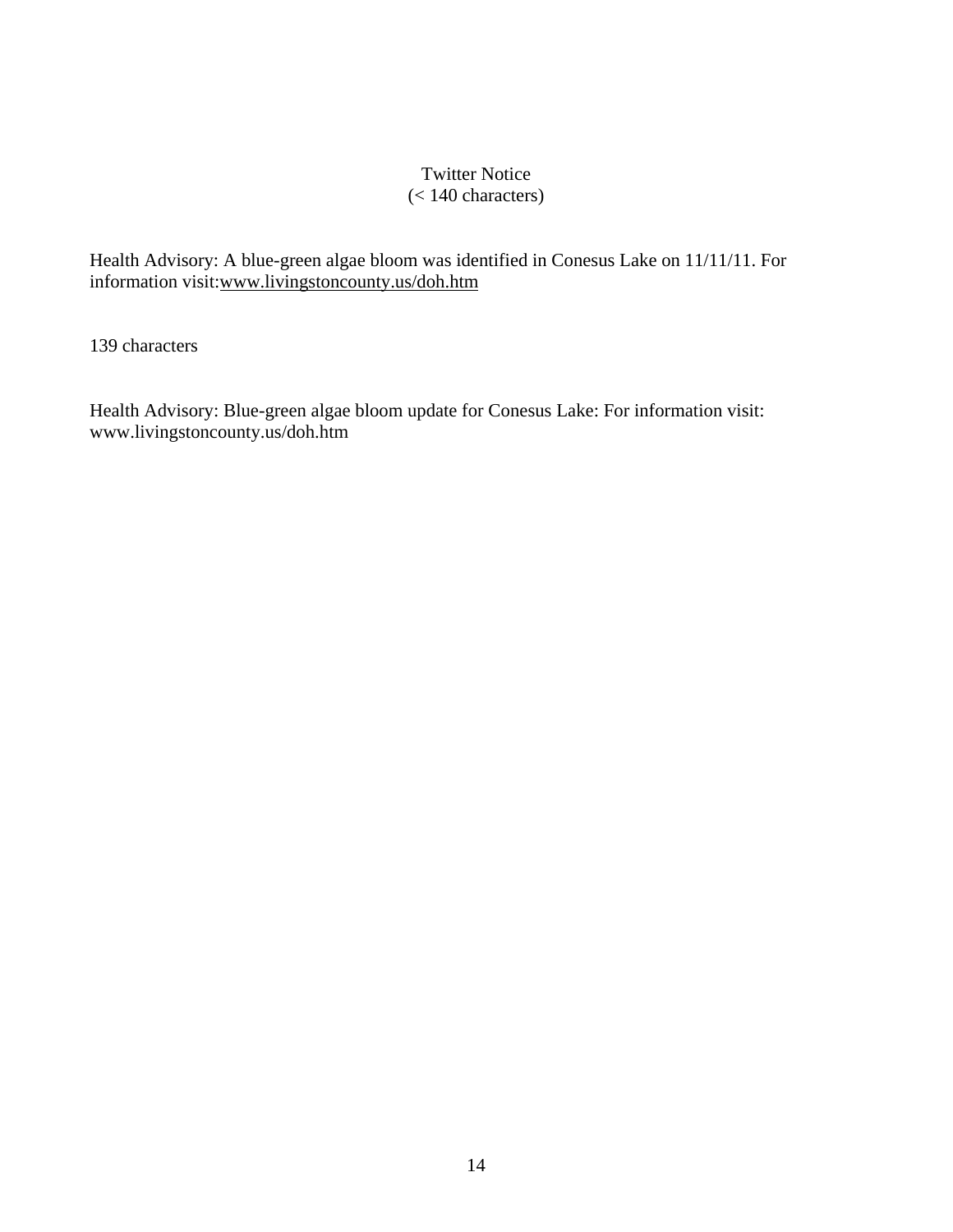# **Attachment C**

# **Livingston County Department of Health Conesus Lake Watershed Blue Green Algae Assessment Checklist**

| Location of Complaint (Address): ____________________<br>Size of Bloom (Small localized, Large localized, Widespread) ____________________ |                                |                       |                 |  |  |
|--------------------------------------------------------------------------------------------------------------------------------------------|--------------------------------|-----------------------|-----------------|--|--|
| <b>Current Lake Conditions</b>                                                                                                             | <b>Check when</b><br>completed | Date &<br><b>Time</b> | <b>Comments</b> |  |  |
| Area(s) Affected                                                                                                                           |                                |                       |                 |  |  |
| Temperature of Lake                                                                                                                        |                                |                       |                 |  |  |
| Air Temperature                                                                                                                            |                                |                       |                 |  |  |
| Lake Condition (Calm, Choppy, Turbid                                                                                                       |                                |                       |                 |  |  |
| etc.)                                                                                                                                      |                                |                       |                 |  |  |
| Wind direction $\&$ speed (calm,                                                                                                           |                                |                       |                 |  |  |
| moderate, windy)                                                                                                                           |                                |                       |                 |  |  |
| Precipitation                                                                                                                              |                                |                       |                 |  |  |
| Cloud Cover                                                                                                                                |                                |                       |                 |  |  |
| <b>Pictures Collected</b>                                                                                                                  |                                |                       |                 |  |  |
| <b>Recent Weather Conditions</b>                                                                                                           |                                |                       |                 |  |  |
| <b>Forcasted Conditions</b>                                                                                                                |                                |                       |                 |  |  |
|                                                                                                                                            |                                |                       |                 |  |  |

**If blue-green algae is identified, public shorelines, areas surrounding public water supply (PWS) intakes and permitted beaches must be assessed** 

|                                         | <b>Blue-green</b> | Date &      | <b>Comments</b> |
|-----------------------------------------|-------------------|-------------|-----------------|
|                                         | <b>Algae</b>      | <b>Time</b> | (Location)      |
|                                         | <b>Identified</b> |             |                 |
| <b>Permitted Beaches</b>                |                   |             |                 |
| Long Point Park                         |                   |             |                 |
| Camp Stella Maris                       |                   |             |                 |
| Southern Shores Campground              |                   |             |                 |
| <b>Areas Surrounding PWS Intakes</b>    |                   |             |                 |
| Village of Avon                         |                   |             |                 |
| Village Geneseo                         |                   |             |                 |
| <b>Public Access</b>                    |                   |             |                 |
| <b>NYS Boat Launch</b>                  |                   |             |                 |
| DEC Fishing Access (South end)          |                   |             |                 |
| DEC Fishing Access (North end)          |                   |             |                 |
| Vitale Park                             |                   |             |                 |
| <b>Other Areas Potentially Assessed</b> |                   |             |                 |
| <b>Cottonwood Cove Area</b>             |                   |             |                 |
| Old Orchard Pt.                         |                   |             |                 |
| McPherson Pt.                           |                   |             |                 |
| Eagle Pt                                |                   |             |                 |
|                                         |                   |             |                 |
|                                         |                   |             |                 |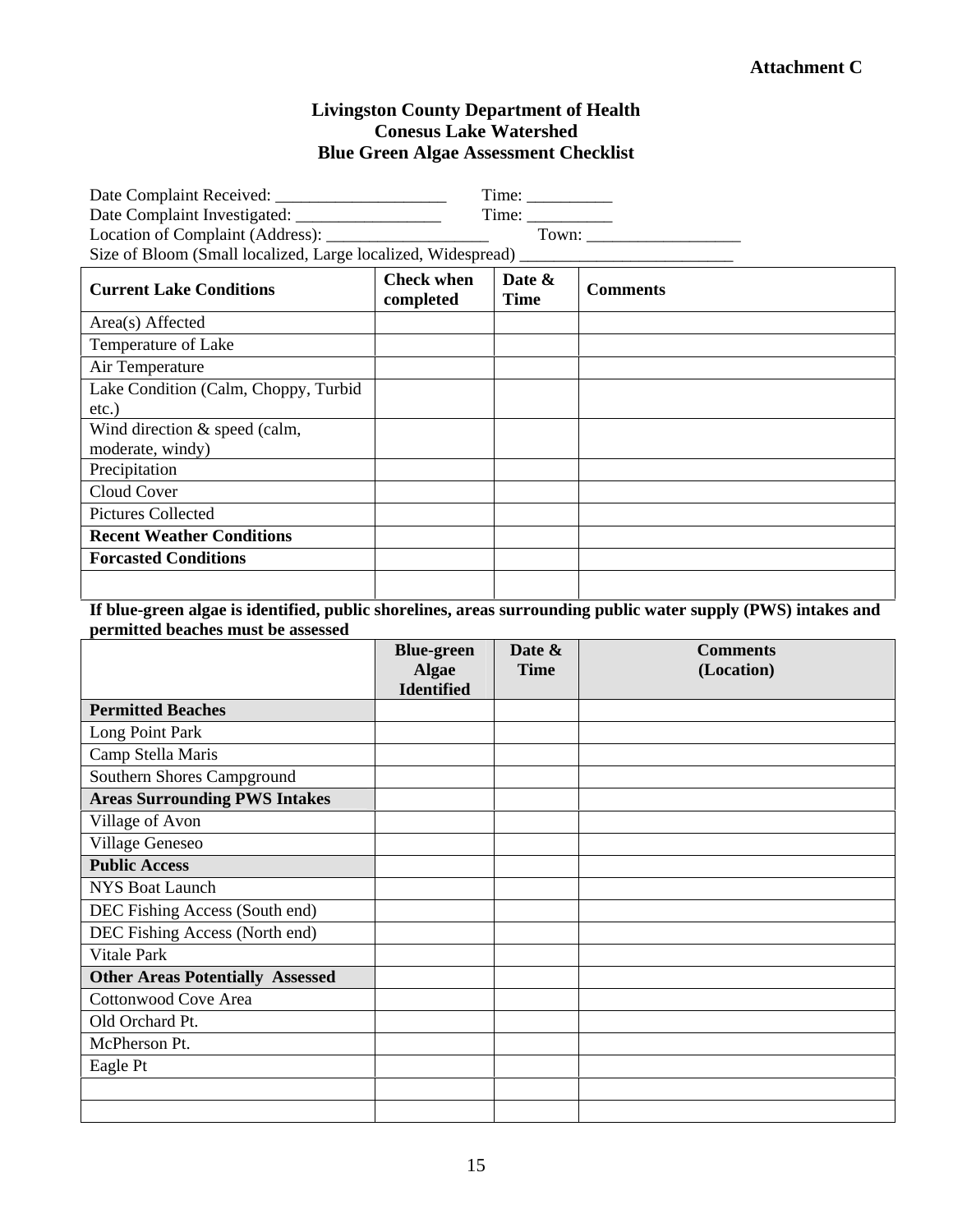# LIVINGSTON COUNTY DEPARTMENT OF HEALTH

2 Murray Hill Drive Mt. Morris, New York 14510-1691

Jennifer Rodriguez, M.S. Public Health Director

www.livingstoncounty.us/doh.htm



Phone (585) 243-7270 Center for Environmental Health<br>Fax (585) 243-7287 (585) 243-7287 (585) 243-7287 (585) 243-7280 Fax (585) 243-7287 (585) 243-7280/(585) 335-1717 Fax: (585) 243-6793 dept-of-health@co.livingston.ny.us Dog Control: (585) 243-6740/(585) 335-1720/ Fax: (585) 243-6751

# **BLUE GREEN ALGAE BLOOM HEALTH ADVISORY UPDATE DATE: \_\_\_\_\_\_\_\_\_\_\_**

**Note to Editor: Use this form for: Health Advisory Update**

Blue-green algae blooms continue to be found in Conesus Lake in the area(s) of Blooms were first identified on  $\qquad$  in the area(s) of  $\qquad$ . Blue-green algae blooms may persist in varying degrees and at various locations throughout the summer and fall seasons.

**Blooms occur when algae multiply very rapidly over a short period of time, usually in calm, warm, water. There are thousands of different algae species, however, a few of these may produce toxins. When the algae cells die, the toxins they contain may be released into the water. The toxins are only a concern when there is a high level present in the water. The Livingston County Department of Health is monitoring for algae blooms and may collect samples of the water if the bloom is concentrated and persistent.** 



**At this time, visual monitoring has detected the presence of** b**lue-**g**reen** a**lgae in the noted area. Contact with the algae may result in some health effects such as itching, rashes,** fever, headache, upper repertory symptoms, vomiting and diarrhea.These symptoms are not just caused by blue-green algae contact. If you experience any of these symptoms and they persist, you should seek medical advise. **Y**ou are advised not to drink or use the lake water for cooking and do not swim, wade, play, or come into direct contact with the algae in the water**. If contact occurs, wash with soap and clean water to remove algal material.** Always rinse after coming into contact with any surface water whether or not a blue-green algae bloom is present. Avoid contact with surface water when open cuts or wounds are present on the body. **Pets should not be allowed to drink or to come into contact with visibly green colored water.** 

**It is safe to participate in recreational activities such as swimming and water-skiing in areas of Conesus Lake that do not have visible Blue-Green Algae present. The public water supply is safe for drinking.** 

Questions may be directed to the Livingston County Department of Health. The Livingston County Department of Health can be reached at 243-7280 Monday thru Friday from 8:00am to 4:00pm or by e-mail: dept-ofhealth@co.livingston.ny.us. You may also reach the Department of Health after business hours or on weekends by calling the Livingston County Sheriff's Department at 243-7100 and asking for the Public Health Duty Officer.

**Please share this information with other people in the area who may not have received this notice directly**.